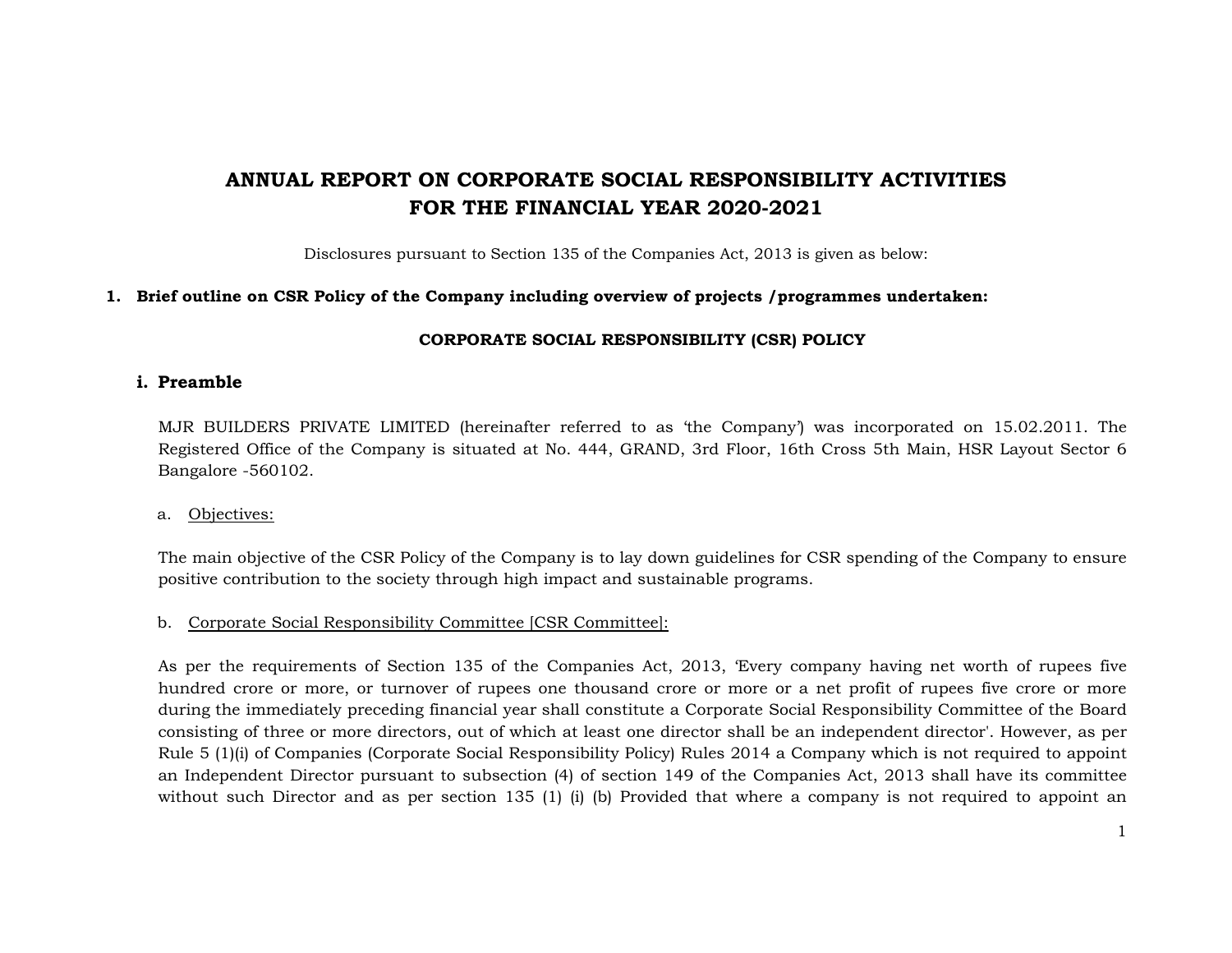independent director under sub-section (4) of section 149, it shall have in its Corporate Social Responsibility Committee two or more directors.

#### c. Roles and Responsibility of the CSR Committee:

- To formulate and update the vision, strategy and execution of Corporate Social Responsibility (CSR) programs for the Company
- $\triangleright$  To oversee, coordinate with the management of Company's CSR programs for:
	- Environment
	- Communities and Interest Groups
	- Government Instrumentalities (Local Government Units, Government Authorities, legislative bodies)
	- Business Partners (shareholders, suppliers, clients, contractors, Government Financial Institutions, Official development assistance, international organizations, energy family, program partners, etc.)
- To oversee the Company's integrated CSR program.
- $\triangleright$  To conduct review of the integrated CSR programs to ensure that these:
	- comply with applicable laws
	- confirm with international standards and global trends, and
	- To ensure that the CSR program is integrated and applied consistently throughout the organization
- To identify and recommend program enhancements that will increase effectiveness and overall improvement of Company's performance and image.
- To appraise the Board regularly of the accomplishments and issues/concerns related to the integrated CSR program.
- $\triangleright$  To redefine, in consultation with the Board, the roles, duties and responsibilities of the Committee in order to integrate the dynamic requirements of business and the future plans of the Company, subject at all times to the principles of sound corporate governance.
- To undertake special projects or activities which the Board or the Committee considers necessary, and perform other tasks or duties as may be requested or delegated by the Board.
- $\triangleright$  To recommend the revision of CSR policy from time to time subject to provisions of Companies Act, 2013 and Rules made thereunder.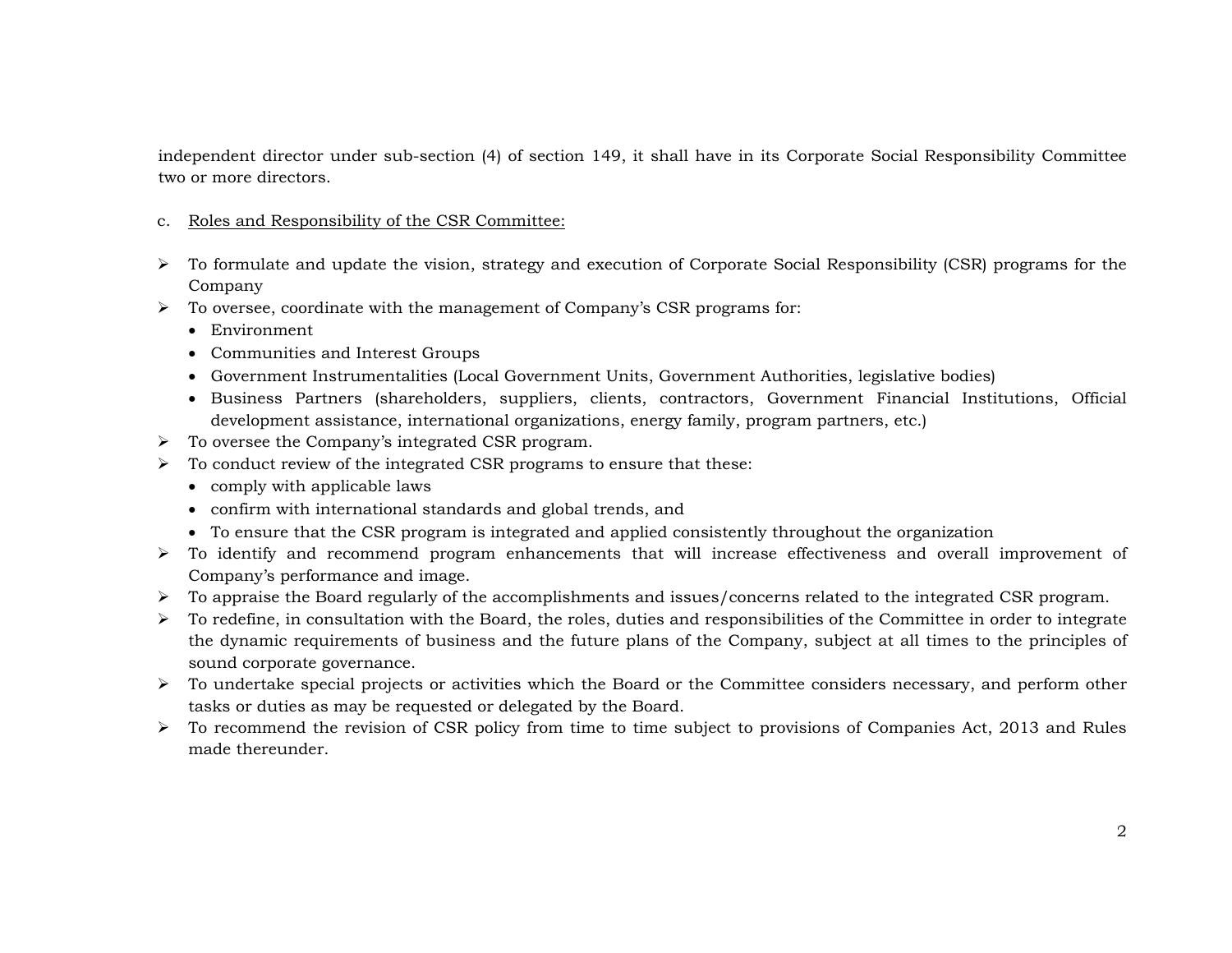#### d. <u>Frequency of the Meeting:</u>

Members of the CSR Committee can agree upon mutually regarding time, frequency and place of the meeting subject to provision of the Companies Act, 2013 and Secretarial Standard 1 issued by the Institute of Company Secretaries of India. The Members of the Committee may participate in the meeting either in person or through video conferencing or other audio visual means in accordance with the provisions of the Companies Act, 2013 and rules made thereunder from time to time. Minutes of the CSR Committee shall be placed before the Board for noting in the subsequent Board meeting that would be held after the CSR Committee meeting.

## **ii. CSR Activities**

The Company would undertake activities as a part of its CSR initiative. The said activities are subject to change as may be recommended by the CSR Committee and approved by the Board of Directors of the Company.

The Company is committed to ensure the social wellbeing of the communities in the vicinity of its business operation through CSR initiatives, which would be in alignment with Companies Act, 2013 and Rules made thereunder.

At any point of time the activities of the company undertaken as a part of its CSR initiative would be in accordance with Schedule VII to Companies Act, 2013.

#### Modalities of Execution:

The CSR activities recommended by the CSR Committee and approved by the Board would be implemented under the supervision of the CSR Committee. The CSR committee may designate its responsibility of overseeing the implementation of CSR activities to any person/s as may be decided by it.

#### Implementation Schedule:

As the Company is in its initial pace of indulging in CSR activity, the CSR Committee would actively engage in identifying the suitable activities for its CSR initiative.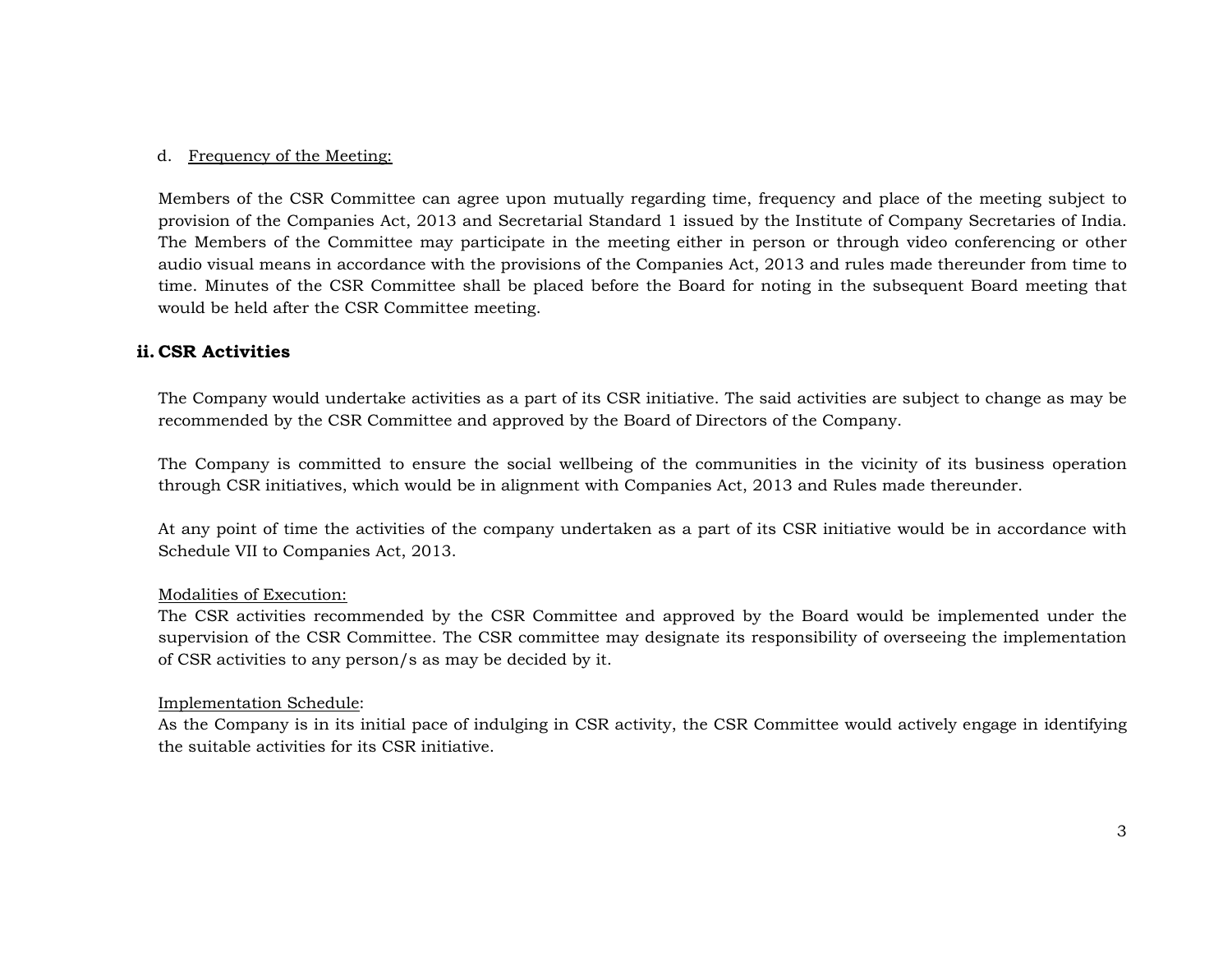As and when the new activities are identified and recommended by the CSR Committee and after the Board of Directors of the Company approves the same, the Company would undertake the said activities and if necessary the CSR policy of the Company would be amended.

#### Monitoring Process:

The CSR activities implementation will be monitored by CSR committee and the CSR committee would submit a report on the implementation and execution of CSR activities as and when it is deemed necessary by the CSR committee or the Board of Directors.

# **2. Composition of CSR Committee as on 31.03.2021:**

Following are the Directors forming part of the CSR Committee as required under the provisions of Section 135 (1) of the Companies Act, 2013:

| S1. | Name of Director   | Designation/Nature       | Number of meetings   | Number of meetings of |
|-----|--------------------|--------------------------|----------------------|-----------------------|
| No. |                    | of Directorship          | of CSR Committee     | <b>CSR</b> Committee  |
|     |                    |                          | held during the year | attended during the   |
|     |                    |                          |                      | year                  |
|     | Mr.<br>Madhusudhan | <b>Managing Director</b> |                      |                       |
|     | Talamarla          |                          |                      |                       |
| 2   | Mr. Nagendra Reddy | Director                 |                      |                       |
|     | Buchireddygari     |                          |                      |                       |
| 3   | Hemalatha<br>Ms.   | Director                 |                      |                       |
|     | Ayirala            |                          |                      |                       |

- **3. The CSR policy shall be available on the website of Company in the following link:** www.mjrbuilders.in
- **4. Impact assessment of CSR projects is not applicable to the Company.**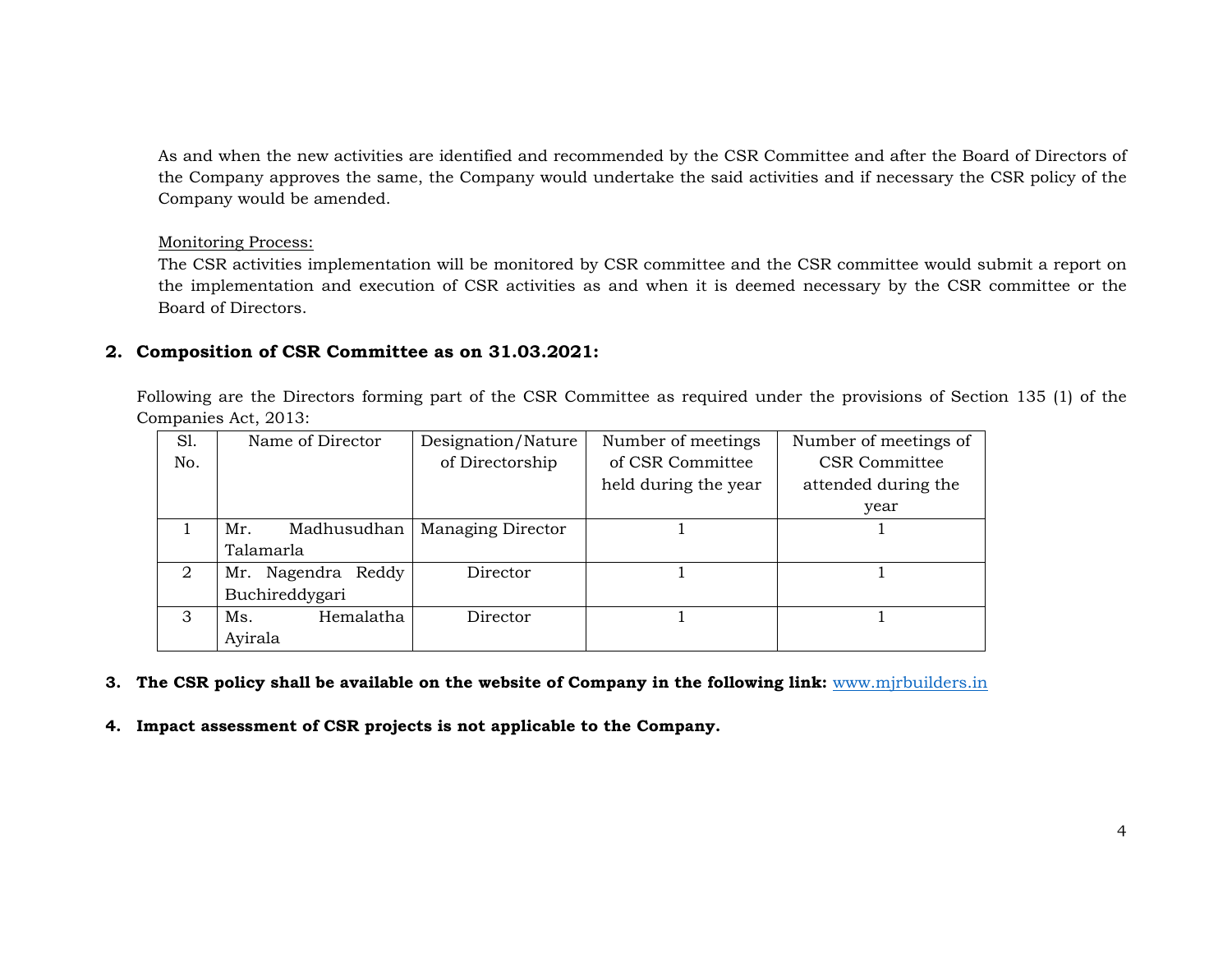**5. Details of the amount available for set off in pursuance of sub-rule (3) of rule 7 of the Companies (Corporate Social responsibility Policy) Rules, 2014 and amount required for set off for the Financial Year 2020-2021, if any: NA** 

| S1.<br>No. | Financial<br>Year<br>2020-2021 | Amount available for set-off<br>from preceding Financial<br>Years (in Rs) | Amount required to be<br>set-off for the Financial<br>Year 2020-2021, if any<br>(in Rs) |
|------------|--------------------------------|---------------------------------------------------------------------------|-----------------------------------------------------------------------------------------|
| <b>NA</b>  | NA                             | NA                                                                        | NA                                                                                      |

## **6. Average net profit of the company as per section 135(5):**

Average net profit of the Company for immediately preceding three Financial Years was calculated in accordance with Section 198 of the Companies Act, 2013:

#### **Net Profit as per Section 198 of the Companies Act, 2013:**

| <b>Particulars</b>                                         | Net Profit(In. Rupees) |
|------------------------------------------------------------|------------------------|
| Profit/(Loss) Before Tax for the year ended March 31, 2020 | 7,60,88,304            |
| Profit/(Loss) Before Tax for the year ended March 31, 2019 | 6,24,16,664            |
| Profit/(Loss) Before Tax for the year ended March 31, 2018 | 1,06,58,945            |
| Total                                                      | 14,91,63,913           |

# **Average Net Profit for the last three years:**

Average Net Profit for  $3 \text{ years}$  = 14,91,63,913 3 years

 $=$  INR. 4,97,21,304 /-

## **7.**

- a. Two percent of average net profit of the Company as per section 135(5) is **Rs. 9,94,426/-**.
- b. Surplus arising out of the CSR projects or programmes or activities of the previous Financial Years is **Nil**.
- c. Amount required to be set off for the Financial Year 2020-2021, if any is **Nil**
- d. Total CSR obligation for the Financial Year 2020-2021 (7a+7b-7c) was **Rs. 9,94,426/-.**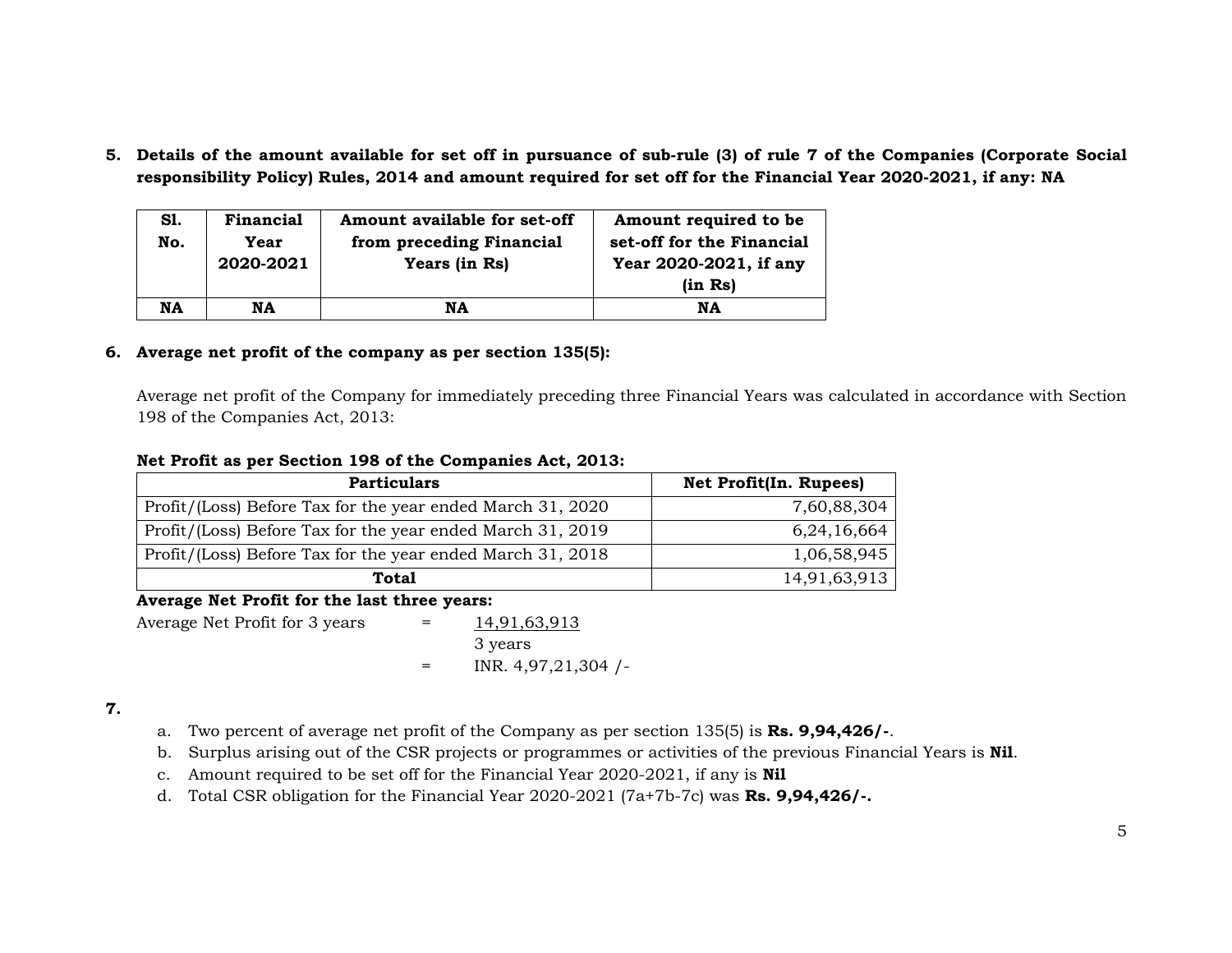| Total Amount   | Amount Unspent (in Rs.) |                                     |                                                         |         |                   |  |  |
|----------------|-------------------------|-------------------------------------|---------------------------------------------------------|---------|-------------------|--|--|
| Spent for the  |                         | Total Amount transferred to Unspent | Amount transferred to any fund specified under Schedule |         |                   |  |  |
| Financial Year |                         | CSR Account as per section 135(6).  | VII as per second proviso to section 135(5).            |         |                   |  |  |
| 2020-2021 (in  | Amount.                 | Date of transfer.                   | Name of the Fund                                        | Amount. | Date of transfer. |  |  |
| Rs.            |                         |                                     |                                                         |         |                   |  |  |
| 9,94,426<br>NA |                         | NA                                  | NA                                                      | NA      | NA                |  |  |

a. CSR amount spent or unspent for the Financial Year 2020-2021:

b. Details of CSR amount spent against ongoing projects for the Financial Year 2020-2021: NA

| Sl. | Name of   | Item from   | Local     |           | Location of the | Project   | Amount    | Amount    | Amount       | Mode of         |           | Mode of        |
|-----|-----------|-------------|-----------|-----------|-----------------|-----------|-----------|-----------|--------------|-----------------|-----------|----------------|
| No. | the       | the list of | area      |           | project.        | duration. | allocated | spent in  | transferred  | Implementation  |           | Implementation |
|     | Project   | activities  | (Yes/No)  |           |                 |           | for the   | the       | to Unspent   | Direct (Yes/No) |           | Through        |
|     |           | in          |           |           |                 |           | project   | current   | <b>CSR</b>   |                 |           | Implementing   |
|     |           | Schedule    |           |           |                 |           | (in Rs.). | Financial | Account      |                 |           | Agency         |
|     |           | VII to the  |           | State.    | District.       |           |           | Year      | for the      |                 | Name      | <b>CSR</b>     |
|     |           | Act         |           |           |                 |           |           | $2020 -$  | project as   |                 |           | Registration   |
|     |           |             |           |           |                 |           |           | 2021 (in  | per          |                 |           | number.        |
|     |           |             |           |           |                 |           |           | $Rs.$ ).  | Section      |                 |           |                |
|     |           |             |           |           |                 |           |           |           | $135(6)$ (in |                 |           |                |
|     |           |             |           |           |                 |           |           |           | Rs.).        |                 |           |                |
|     |           |             |           |           |                 |           |           |           |              |                 |           |                |
|     | <b>NA</b> | NA          | <b>NA</b> | <b>NA</b> | <b>NA</b>       | <b>NA</b> | <b>NA</b> | <b>NA</b> | <b>NA</b>    | <b>NA</b>       | <b>NA</b> | <b>NA</b>      |

**8.**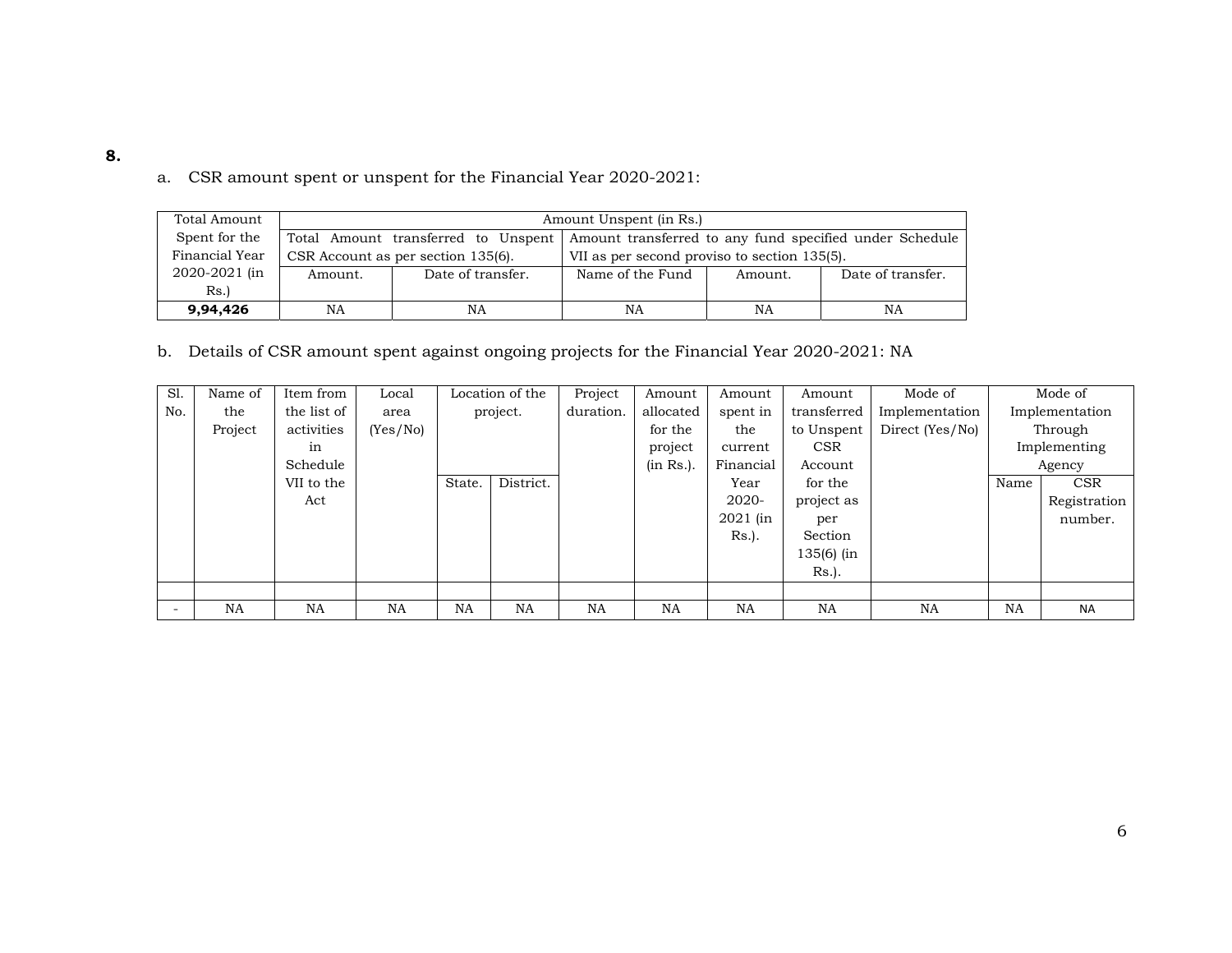c. Details of CSR amount spent against other than ongoing projects for the Financial Year 2020-2021:

| S1. | Name of the              | Item from         | Local area |           | Location of the project. |           | Mode of        | Mode of implementation |                    |  |         |
|-----|--------------------------|-------------------|------------|-----------|--------------------------|-----------|----------------|------------------------|--------------------|--|---------|
| No. | Project                  | the list of       | (Yes/No)   |           |                          | spent for | implementation | Through implementing   |                    |  |         |
|     |                          | activities in     |            |           |                          |           |                | the Project            | Direct (Yes/No).   |  | agency. |
|     |                          | Schedule VII      |            | State.    | District.                | (in Rs.). |                | Name.                  | <b>CSR</b>         |  |         |
|     |                          | to the Act        |            |           |                          |           |                |                        | Registration       |  |         |
|     |                          |                   |            |           |                          |           |                |                        | number.            |  |         |
| Ι.  | Sponsoring<br>to         | Under             | <b>Yes</b> | Karnataka | <b>Bangalore</b>         | 9,94,426  | <b>No</b>      | The                    | <b>CSR00000286</b> |  |         |
|     | The<br>Akshaya           | Schedule          |            |           |                          |           |                | Akshaya                |                    |  |         |
|     | Patra                    | <b>VII</b><br>(i) |            |           |                          |           |                | Patra                  |                    |  |         |
|     | <b>Foundation</b><br>for | Eradicating       |            |           |                          |           |                | Foundation             |                    |  |         |
|     | of<br>eradication        | Hunger            |            |           |                          |           |                |                        |                    |  |         |
|     | Hunger                   |                   |            |           |                          |           |                |                        |                    |  |         |

- d. Amount spent on Administrative Overheads: **Not applicable**
- e. Amount spent on Impact Assessment, if applicable: **Not applicable**
- f.Total amount spent for the Financial Year 2020-2021: (8b+8c+8d+8e): **Rs. 9,94,426/-**
- g. Excess amount for set off, if any: **Nil**

| Sl. No. | Particular                                                                   | Amount (in Rs.) |
|---------|------------------------------------------------------------------------------|-----------------|
| 1.      | Two percent of average net profit of the company as per section 135(5) to be | 9,94,426        |
|         | spent for the Financial Year 2020-2021                                       |                 |
| ii.     | Total amount spent for the Financial Year 2020-2021                          | 9,94,426        |
| iii.    | Excess amount spent for the Financial Year 2020-2021 [(ii)-(i)]              | Nil             |
| iv.     | Surplus arising out of the CSR projects or programmes or activities of the   | Nil             |
|         | previous Financial Years, if any                                             |                 |
| v.      | Amount available for set off in succeeding Financial Years[(iii)-(iv)]       | Nil             |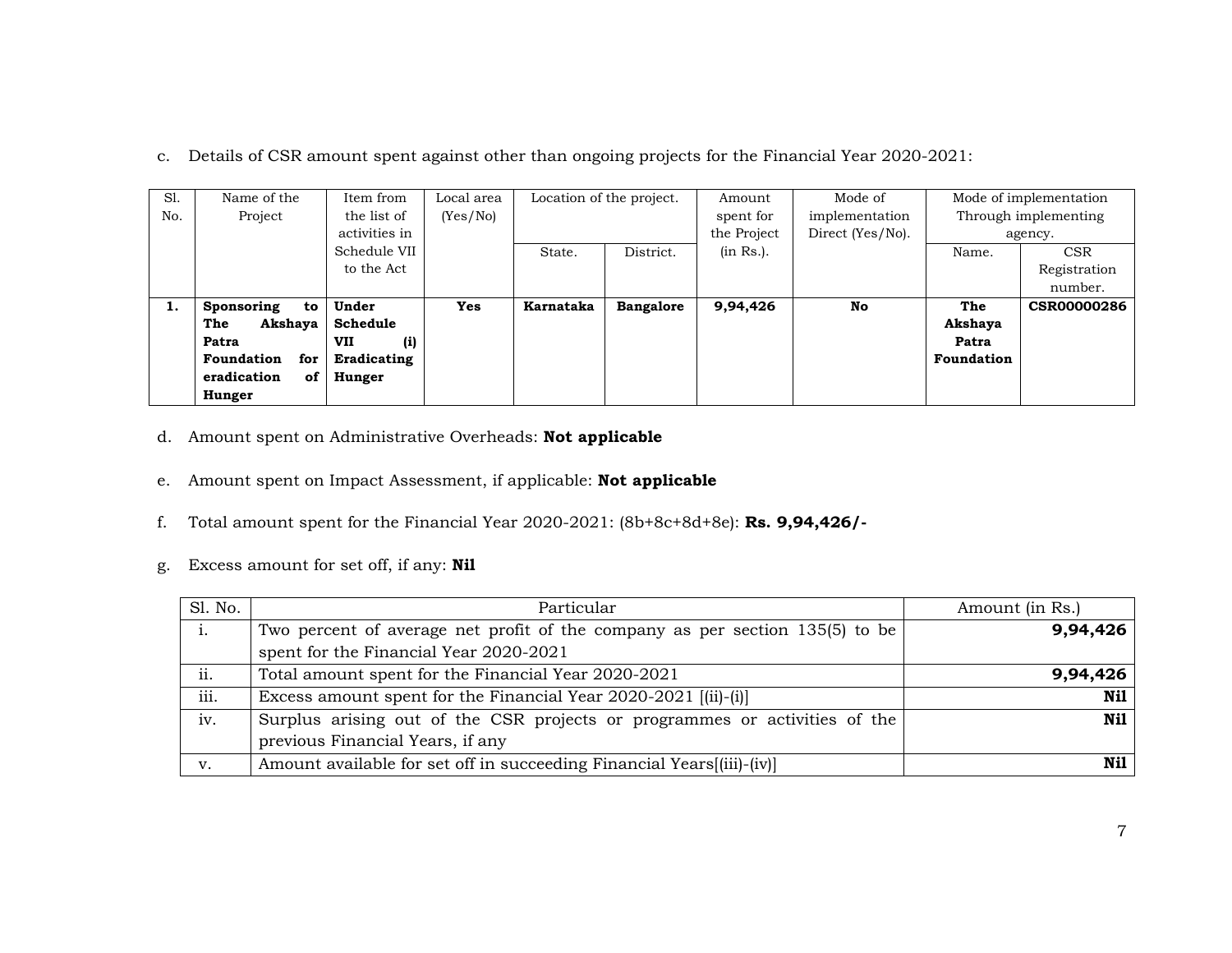**9.** (a) Details of Unspent CSR amount for the preceding three Financial Years:

| S1. | Preceding Financial | Amount transferred to  | Amount spent     |                     | Amount remaining<br>Amount transferred to any fund specified under |            |                  |  |
|-----|---------------------|------------------------|------------------|---------------------|--------------------------------------------------------------------|------------|------------------|--|
| No. | Year                | Unspent CSR Account    | in the reporting |                     | Schedule VII as per section 135(6), if any.                        |            |                  |  |
|     |                     | under section $135(6)$ | Financial Year   | Name<br>the 1<br>of | Amount (in Rs).                                                    | Date<br>οf | succeeding       |  |
|     |                     | (in Rs.)               | 2020-2021 (in    | Fund                |                                                                    | transfer   | Financial Years. |  |
|     |                     |                        | $Rs.$ ).         |                     |                                                                    |            | (in Rs.)         |  |
|     | 2019-2020           | Nil                    | 8,08,604*        | Nil                 | Nil                                                                | Nil        | Nil              |  |

\* Onetime contribution to The Akshaya Patra Foundation Under Schedule VII (i) Eradicating Hunger

(b) Details of CSR amount spent in the Financial Year 2020-2021 for ongoing projects of the preceding Financial Year(s): **NA** 

| S1. | Project ID | Name<br>the 1<br>of | Financial Year in which Project |          | Total amount     | Amount           | Cumulative    | Status of the project |
|-----|------------|---------------------|---------------------------------|----------|------------------|------------------|---------------|-----------------------|
| No. |            | Project             | the<br>project<br>was           | duration | for<br>allocated | spent on the     | amount spent  | Completed/Ongoing.    |
|     |            |                     | commenced.                      |          | the project (in  | project in the   | at the end of |                       |
|     |            |                     |                                 |          | Rs.              | reporting        | reporting     |                       |
|     |            |                     |                                 |          |                  | Financial        | Financial     |                       |
|     |            |                     |                                 |          |                  | $2020 -$<br>Year | 2020-<br>Year |                       |
|     |            |                     |                                 |          |                  | 2021 (in Rs.)    | 2021 (in Rs.) |                       |
|     |            |                     |                                 |          |                  |                  |               |                       |

# **10. In case of creation or acquisition of capital asset, furnish the details relating to the asset so created or acquired through CSR spent in the Financial Year 2020-2021: NA**

- a. Date of creation or acquisition of the capital asset(s): **NA**
- b. Amount of CSR spent for creation or acquisition of capital asset: **NA**
- c. Details of the entity or public authority or beneficiary under whose name such capital asset is registered, their address etc: **NA**
- d. Provide details of the capital asset(s) created or acquired (including complete address and location of the capital asset): **NA**